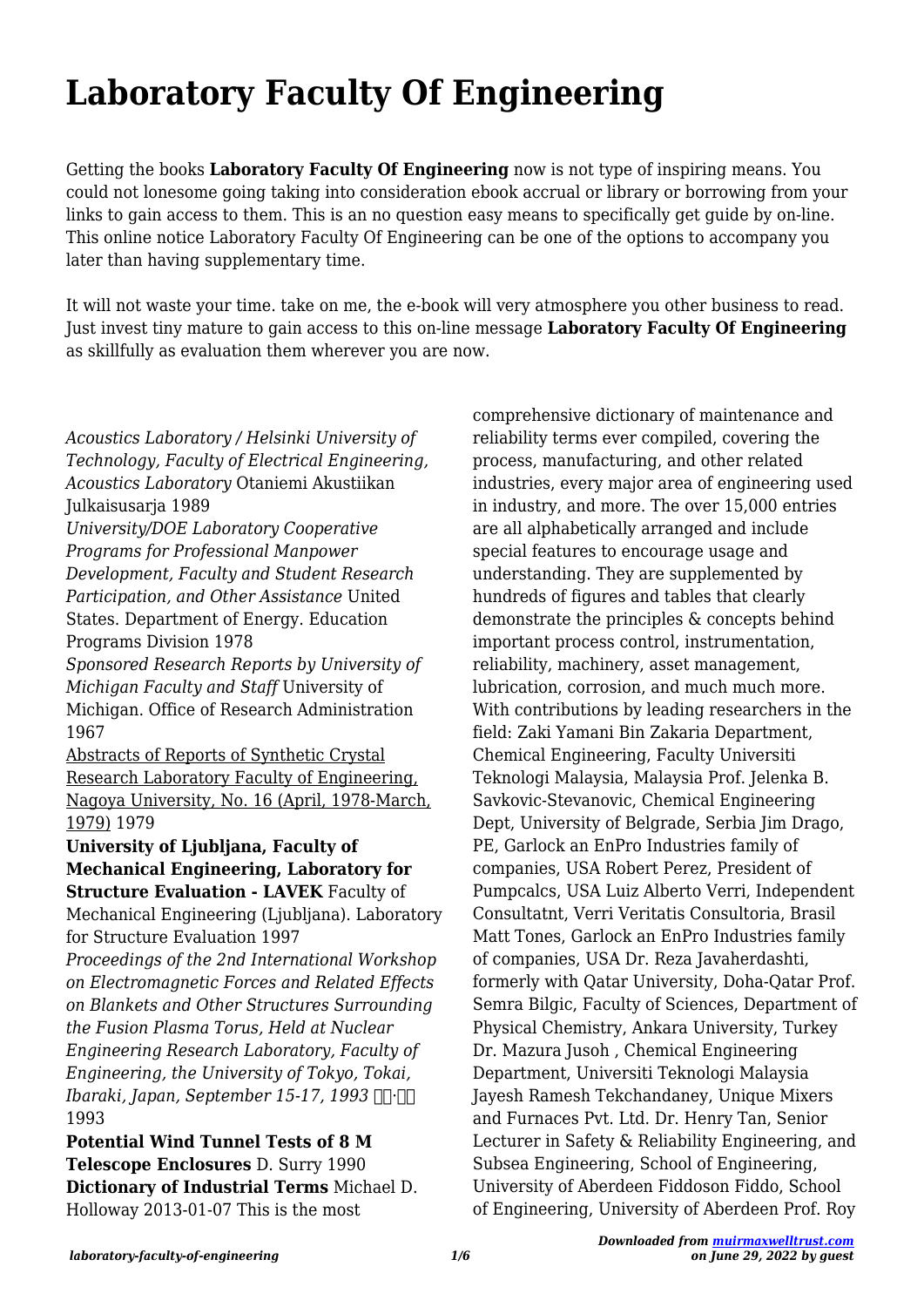Johnsen, NTNU, Norway Prof. N. Sitaram , Thermal Turbomachines Laboratory, Department of Mechanical Engineering, IIT Madras, Chennai India Ghazaleh Mohammadali, IranOilGas Network Members' Services Greg Livelli, ABB Instrumentation, Warminster, Pennsylvania, USA Gas Processors Suppliers Association (GPSA)

Mechanical Engineering Laboratory 2002 Describes the extensive interior renovation and upgrading of the Mechanical Engineering Laboratory (MEL) on the University of Illinois campus, which was originally built in 1905.

## **Forensic Investigation on Composite Laboratory, Faculty of Mechanical Engineering, Universiti Teknologi Malaysia** Pek Cheng Wong 2010

*Improvement on the Design and Utilization of a Laboratory Trainer on Motor Control Laboratory* Carlito M. Gutierrez 2006 In the course of one's academic life, theory learned in the classroom will be verified later on in the laboratory. Traditionally, the experiments performed in the laboratory class were designed following prescribed procedures. Students would simply follow the procedures indicated in the manual, get the required variables and then concludes on what was learned. However, several studies have shown that such approach was branded as a "chore", hence, the development of the student-centered approach. Adopting a new method however requires work, among which, the equipment to be used. The objectives of this study is to improve the design and fabricate a laboratory trainer on motor control following engineering design principles and create a new learning environment for students taking up Motor Control Laboratory in the Electrical Engineering Laboratory of the University of Santo Tomas. Specifically, this study aims to answer: (1) Is there a significant difference on the performance of the proposed motor control trainer with that of the traditional device on the following criteria's: adequacy and appropriateness of the apparatus used, safety and reliability ; (2) Is there a significant difference in performance of the students between the respondents who applied the student-centered laboratory approach employing the Motor Control Trainer and the respondent who used the traditional laboratory approach

based on the knowledge and skills required ; and (3) Is there a significant difference of the level of delegated control between the respondents who used the student-centered laboratory approach and the traditional laboratory approach. This study used seventy-six (76) student respondents who came from the 4th year electrical engineering and 3rd year mechanical engineering students, and five (5) faculty members of the EE Department of the Faculty of Engineering of the University of Santo Tomas. The respondents were divided into two groups that performed four (4) experiments on Motor Control using the fabricated motor control laboratory trainer and the traditional laboratory approach. After the experiments, the respondents were asked to accomplish a survey questionnaire and later took the written and practical examinations. The resuls of the survey questionnaire suggested that the improved design of the motor control trainer is more preferred than the traditional trainer on the adequacy and appropriateness of the apparatus used, safety and reliability. The results of the written examination showed that the respondents who utilized the student-centered laboratory approach employing the improved design of the motor control trainer outperformed those who used the traditional laboratory approach. The practical examination likewise has shown that the same respondents outperformed those who used the traditional laboratory approach showed a significant difference on the level of delegated control. The survey showed that the students who used the new approach were given a greater level of control as compared to those who used the traditional approach. Overall, the respondents who utilized the student-centered approach employing the improved design of the motor control trainer were more satisfied than those respondents who used the traditional laboratory approach.

**Laboratory Study on Oscillatory Boundary Layer Flow** Kiyoshi Horikawa 1968 **Annual Report 1996 Ship Hydromechanics Laboratory, Faculty of Mechanical Engineering and Marine Technology, Delft University of Technology** P.W. de Heer 1997 JJAP Letters 1992 *Information Guide* 1980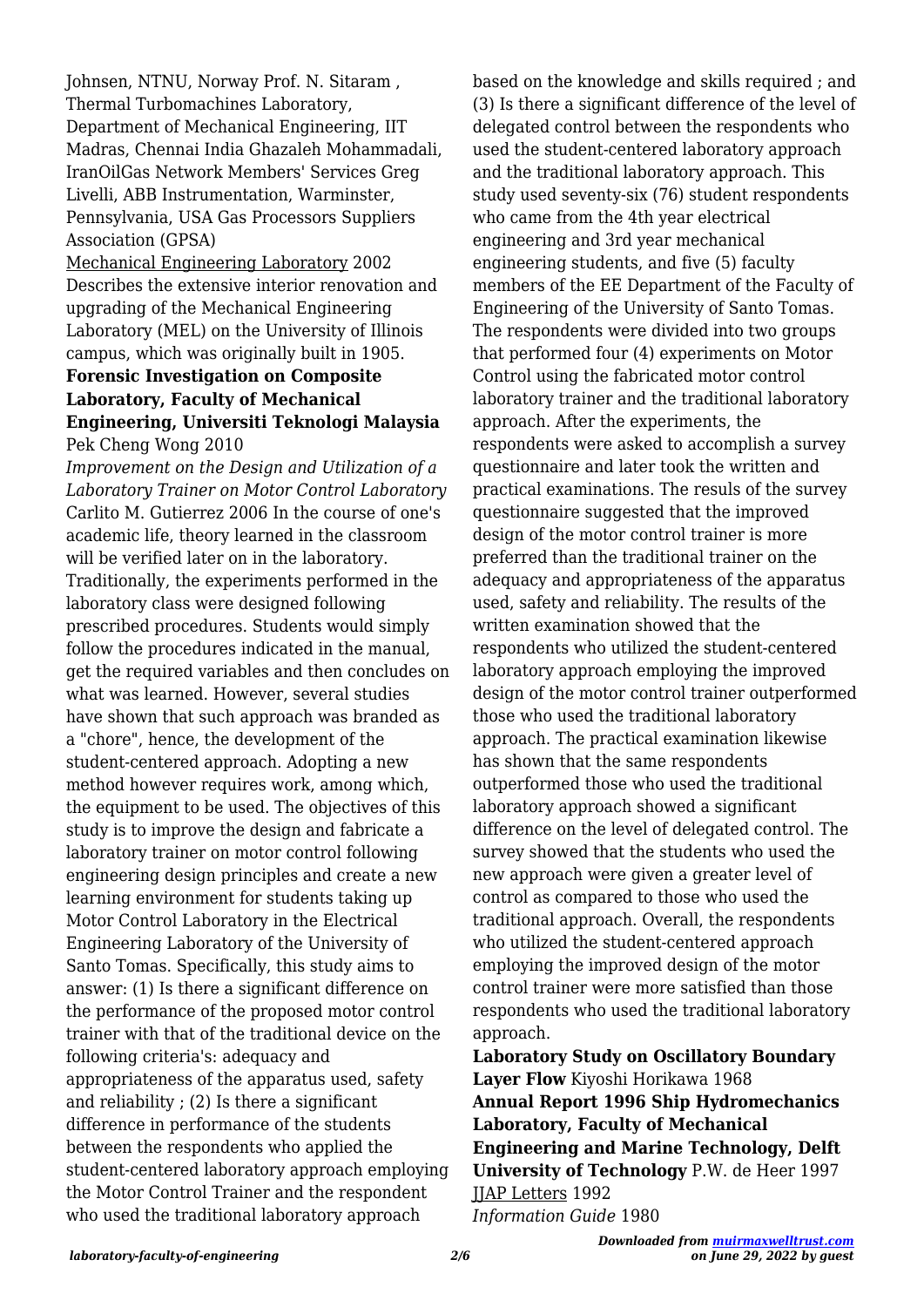Faculty Requirement for Office and Laboratory Building, North Campus University of Michigan. College of Engineering 1959

**Mechanics of Materials Laboratory Course** Ghatu Subhash 2018-04-30 This book is designed to provide lecture notes (theory) and experimental design of major concepts typically taught in most Mechanics of Materials courses in a sophomore- or junior-level Mechanical or Civil Engineering curriculum. Several essential concepts that engineers encounter in practice, such as statistical data treatment, uncertainty analysis, and Monte Carlo simulations, are incorporated into the experiments where applicable, and will become integral to each laboratory assignment. Use of common strain (stress) measurement techniques, such as strain gages, are emphasized. Application of basic electrical circuits, such as Wheatstone bridge for strain measurement, and use of load cells, accelerometers, etc., are employed in experiments. Stress analysis under commonly applied loads such as axial loading (compression and tension), shear loading, flexural loading (cantilever and four-point bending), impact loading, adhesive strength, creep, etc., are covered. LabVIEW software with relevant data acquisition (DAQ) system is used for all experiments. Two final projects each spanning 2‒3 weeks are included: (i) flexural loading with stress intensity factor determination and (ii) dynamic stress wave propagation in a slender rod and determination of the stress-strain curves at high strain rates. The book provides theoretical concepts that are pertinent to each laboratory experiment and prelab assignment that a student should complete to prepare for the laboratory. Instructions for securing off-theshelf components to design each experiment and their assembly (with figures) are provided. Calibration procedure is emphasized whenever students assemble components or design experiments. Detailed instructions for conducting experiments and table format for data gathering are provided. Each lab assignment has a set of questions to be answered upon completion of experiment and data analysis. Lecture notes provide detailed instructions on how to use LabVIEW software for data gathering during the experiment and conduct data analysis.

#### **Engineering Undergraduate Education**

National Research Council 1986-02-01 The Panel on Undergraduate Engineering Education prepared this report as part of the overall effort of the National Research Council's Committee on the Education and Utilization of the Engineer. The panel studied the academic preparation of engineers for practicing their profession. This document provides an analysis of the research done by the panel. Its findings and recommendations deal with: (1) "The Goals of Undergraduate Engineering Education"; (2) "Undergraduate Students"; (3) "Faculty"; (4) "The Curriculum"; (5) "The Role of Laboratory Instruction"; and (6) "The Two-Tiered System." The major conclusions of the study are described in the executive summary. (TW)

**Perfume Engineering** Miguel A Teixeira 2012-12-31 Perfume Engineering is a must-have reference for engineers who design any products that require fragrances, such as perfumes, cosmetics, healthcare and cleaning products. This book provides the reader with practical guidance on perfume design, performance and classification, from its beginnings as a liquid mixture to the vapour phase, by way of odorant dispersion and olfactory perception. It does this through the application of development and validation models to account for fragrance evaporation, propagation and perception. **Breaking Into the Lab** Sue V. Rosser 2014-10-22 Why are there so few women in science? In Breaking into the Lab, Sue Rosser uses the experiences of successful women scientists and engineers to answer the question of why elite institutions have so few women scientists and engineers tenured on their faculties. Women are highly qualified, motivated students, and yet they have drastically higher rates of attrition, and they are shying away from the fields with the greatest demand for workers and the biggest economic payoffs, such as engineering, computer sciences, and the physical sciences. Rosser shows that these continuing trends are not only disappointing, they are urgent: the U.S. can no longer afford to lose the talents of the women scientists and engineers, because it is quickly losing its lead in science and technology. Ultimately, these biases and barriers may lock women out of the new scientific frontiers of innovation and technology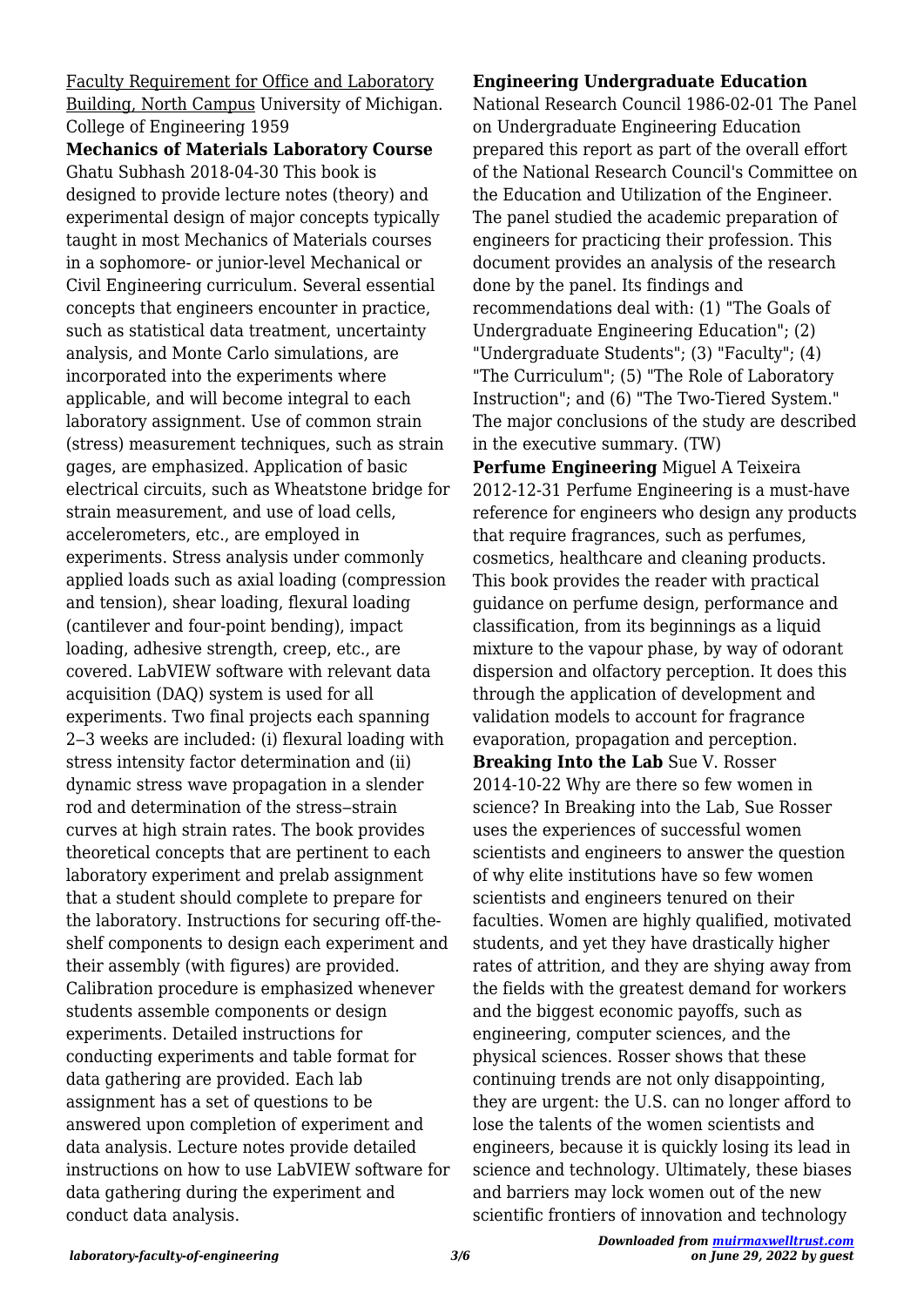transfer, resulting in loss of useful inventions and products to society.

**Annual Report 1997 Laboratory of Ship Hydromechanics, Faculty of Design, Engineering and Production, Delft University of Technology** P.W. de Heer 1998 **Functional Reverse Engineering of Strategic and Non-Strategic Machine Tools** Wasim Ahmed Khan 2021 "This book is on capacity building in strategic and non-strategic machine tool technology. It includes machine building in sectors such as machine tools, automobiles, home appliances, energy, and biomedical engineering along with case studies. The book offers guidelines for capacity building in academia on how to promote enterprises of functional reverse engineering. It discusses machine tool development, engineering design, prototyping of strategic and non-strategies machine tools, as well as presenting communication strategies, IoT, along with case studies. Those interested in this book are professionals from CNC (Computer Numeric Control) machine tools industry, Industrial and Manufacturing Engineers, students and faculty in engineering disciplines"--

**Development of a Remote Laboratory for Engineering Education** Ning Wang 2020 "To address the needs of remote laboratory development for such purposes, the authors present a new state-of-the-art unified framework for RL system development. Included are solutions to commonly encountered RL implementation issues such as third-party plugin, traversing firewalls, cross platform, and scalability, etc. Additionally, the book introduces a new application architecture of remote lab for mobile-based RL application development for Mobile Learning (M-Learning). It also shows how to design and organize the remote experiments at different universities and make available a framework source code. The book is intended to serve as complete guide for remote lab system design and implementation for an audience comprised of researchers, practitioners and students to enable them to rapidly and flexibly implement RL systems for a range of fields"--

Manual of Geotechnical Laboratory Soil Testing Bashir Ahmed Mir 2021-10-03 Manual of Geotechnical Laboratory Soil Testing covers the physical, index, and engineering properties of soils, including compaction characteristics (optimum moisture content), permeability (coefficient of hydraulic conductivity), compressibility characteristics, and shear strength (cohesion intercept and angle of internal friction). Further, this manual covers data collection, analysis, computations, additional considerations, sources of error, precautionary measures, and the presentation results along with well-defined illustrations for each of the listed tests. Each test is based on relevant standards with pertinent references, broadly aimed at geotechnical design applications. FEATURES Provides fundamental coverage of elementary-level laboratory characterization of soils Describes objectives, basic concepts, general understanding, and appreciation of the geotechnical principles for determination of physical, index, and engineering properties of soil materials Presents the step-by-step procedures for various tests based on relevant standards Interprets soil analytical data and illustrates empirical relationship between various soil properties Includes observation data sheet and analysis, results and discussions, and applications of test results This manual is aimed at undergraduates, senior undergraduates, and researchers in geotechnical and civil engineering. Prof. (Dr.) Bashir Ahmed Mir is among the senior faculty of the Civil Engineering Department of the National Institute of Technology Srinagar and has more than two decades of teaching experience. Prof. Mir has published more than 100 research papers in international journals and conferences; chaired technical sessions in international conferences in India and throughout the world; and provided consultancy services to more than 150 projects of national importance to various government and private agencies.

Preliminary Laboratory Study of Testing Procedures Used in the Determination of Major Peat Design Parameters Kirk Johnson 1984 Technical Reports of Automation Research Laboratory, Kyoto University Automation Research Laboratory (Kyōto) 1960 *Laboratory Study and Finite Element Analysis of British Pendulum Skid Resistance Test* Yurong Liu 2002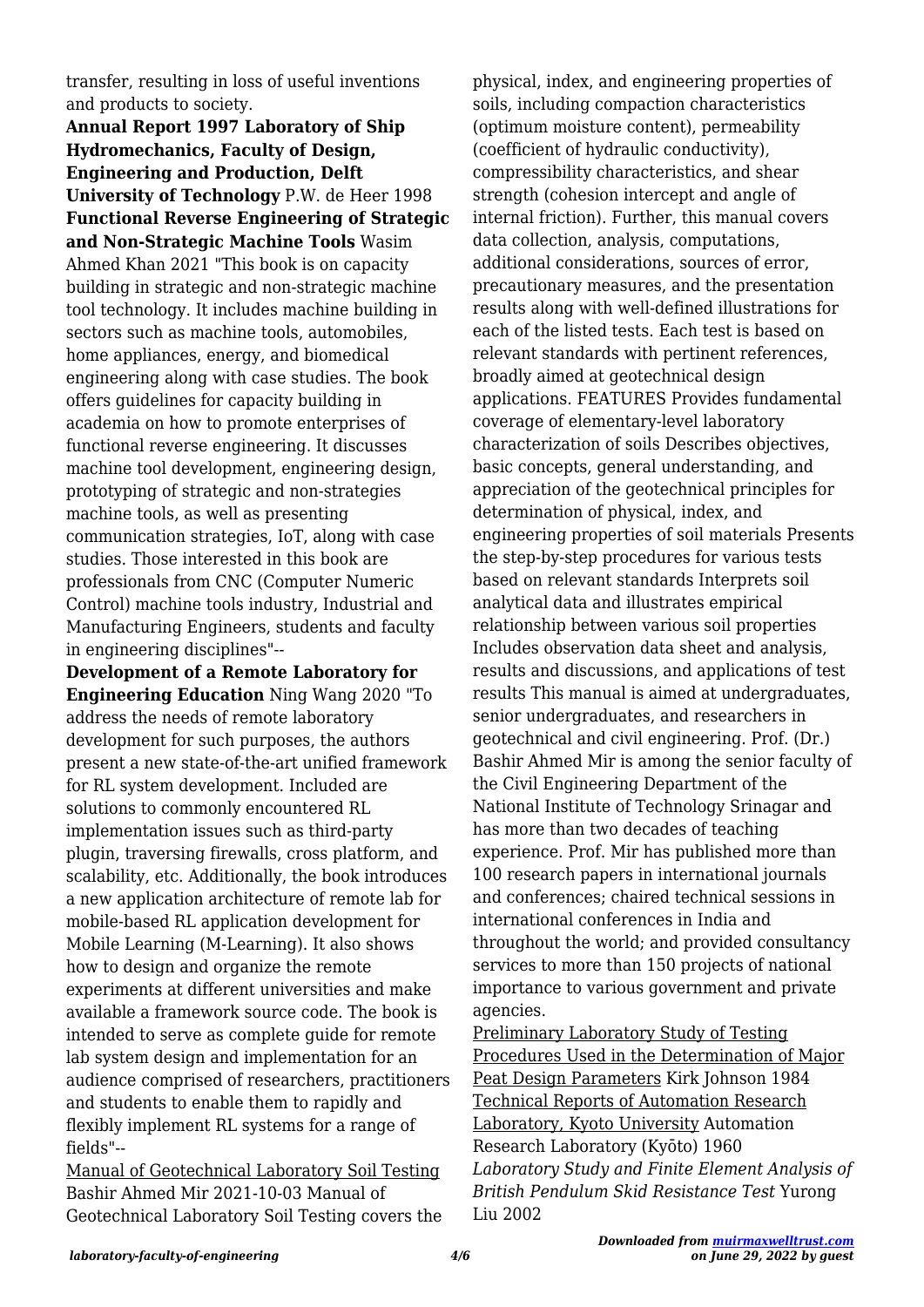## Laboratory Soil Engineering Studies on Due Sand Gdalyah Wiseman 1962

**Relational Methods for Computer Science Applications** Ewa Orlowska 2013-11-11 This volume addresses all current aspects of relational methods and their applications in computer science. It presents a broad variety of fields and issues in which theories of relations provide conceptual or technical tools. The contributions address such subjects as relational methods in programming, relational constraints, relational methods in linguistics and spatial reasoning, relational modelling of uncertainty. All contributions provide the readers with new and original developments in the respective fields. The reader thus gets an interdisciplinary spectrum of the state of the art of relational methods and implementation-oriented solutions of problems related to these areas.

## **Technical Reports of Automation Research Laboratory Kyoto University, Faculty of Engineering** Ōtomēshon-Kenkyū-Shisetsu 1982 *Laboratory Soil Engineering Studies on Dune Sand* Gdalyah Wiseman 1962

**Simulation of Natural Ventilation System in Chemistry Laboratory of Faculty Chemical and Natural Resources Engineering Lab Building** Ruhama Walled 2010 The performance of natural ventilation in buildings is often being performed by using computational fluid dynamics (CFD) software, who"s gaining its popularity recently. The main goal for this research is to improve the ventilation system by comparing the performance for the current ventilation system and the modified ventilation system. The air distribution is being focused more in order to predict the performance. Chemistry lab of faculty Chemical and natural resource engineering laboratory building is used as the model. Large Eddy Simulation (LES) is applied to estimate the air distribution of ventilation system in the cubic room of chemistry lab. The ambient temperature and pressure are used to be substitute into numerical model. The numerical result that obtained from the simulation is compared with the existing experimental data which the air change rate of laboratory must be at least 30% less than the standard which the standard value of ACH is in the range of 6 to 12 ACH. As the result, the modified ventilation system is

showing the optimum of air change rate inside the chemistry lab. The air change rate for a person inside the laboratory is 9 ACH compared to current ventilation which that the value is over the standard value. As the conclusion, the modified ventilation system of the chemistry lab enhances the performance of the ventilation.

**Scientific Monograph** United States. Office of Naval Research. Scientific Liaison Group, Tokyo 1978

Analysis of Problems in Instruction of Mechanical Engineering Laboratory Course 1, Faculty of Engineering, Chiang Mai University 2009

*Electrical Engineering Laboratory Manual* Memorial University of Newfoundland. Faculty of Engineering and Applied Science 1968 **The Undergraduate Engineering Laboratory** Engineering Foundation (U.S.). Conference 1983 Education and the Federal Laboratories United States. Committee on Federal Laboratories 1968

**HIRARC at Environmental Laboratory, Faculty of Civil Engineering, UTM** Chun Xiang Loke 2013

Handbook of Laboratory Experiments in Electronics and Communication Engineering A M Zungeru 2017-03-08 This Handbook is prepared after extensive simulations of circuits with some electronic and engineering software such as Multisim, Pspice, Proteus, MATLAB and Circuit Logic. The Handbook is designed basically to assist both tutors and students in the conduction of laboratory experiments. It has been proven over time that students tend to remember the experiments that they had conducted much better than the lectures that they received. The Handbook has been written in a simple technical language and the mathematics behind the experiments have been clearly derived and explained. The book is intended to add wealth of knowledge, especially in physics, electrical and electronic and communications engineering programmes for students in tertiary institutions such as Polytechnics, Monotechnics and Universities. This Handbook contains five sections and a total of thirty-three experiments which can be categorized into Basic Electronics Software, Communication System Engineering experiments and Optical Communication experiments. Each experiment contains